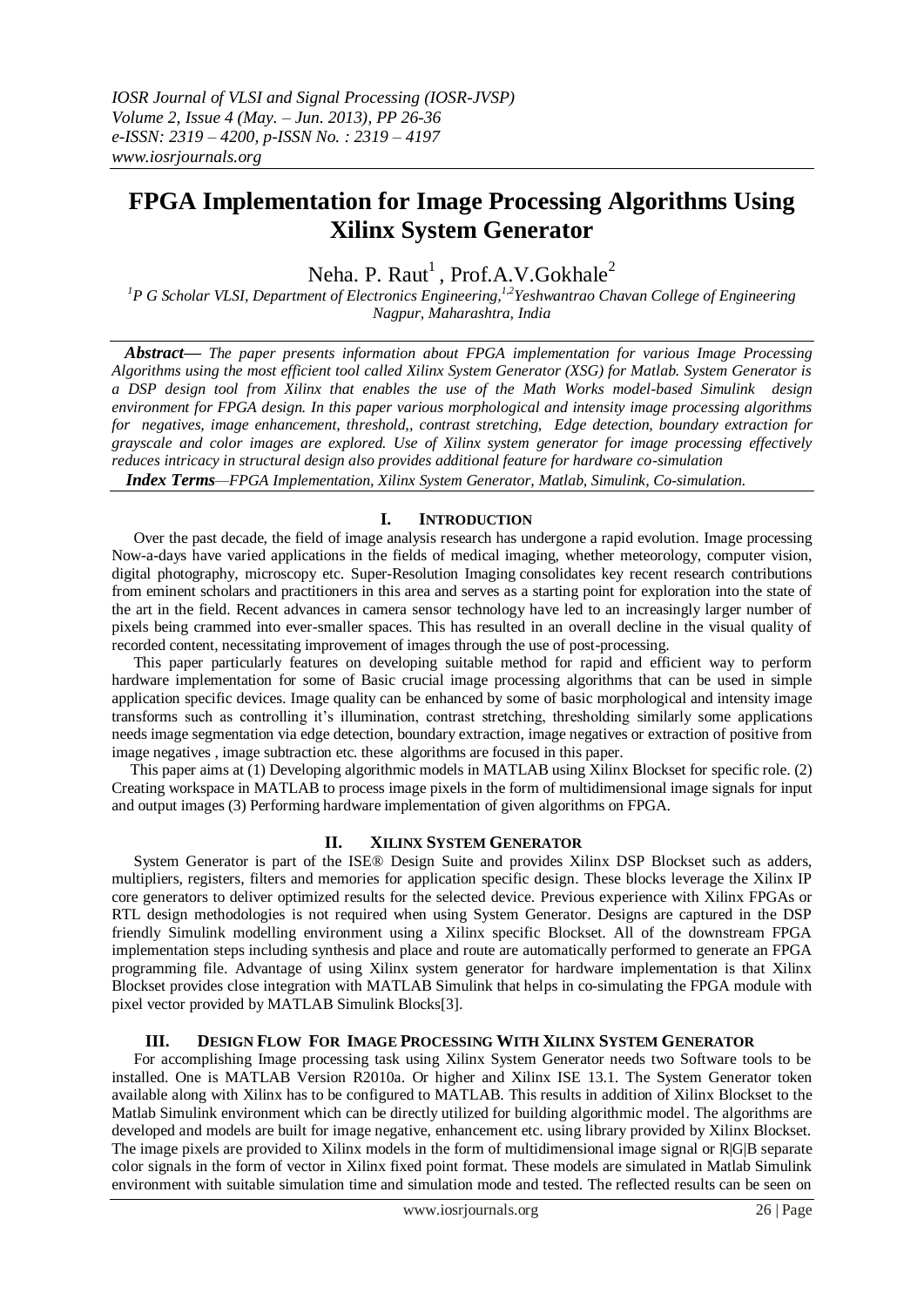a video viewer. Once the expected results are obtained System Generator is configured for suitable FPGA board. FPGA board that can be used here is Spartan6 xc6xls16-3csg324 or Virtex6. I/O planning and Clock planning is done and the model is implemented for JTAG hardware co-simulation. The System generator parameters are set and generated. On compilation the netlist is generated and a draft for the model and programming file in Verilog HDL is created which can be accessed using Xilinx ISE. The module is checked for behavioral syntax check, synthesized and implemented on FPGA. The Xilinx System Generator itself has the feature of generating User constraints file (UCF), Test bench and Test vectors for testing architecture. Xilinx System Generator has created primarily to deal with complex Digital signal processing (DSP) applications, but it has other application of this theme such as image processing also work with it. Bitstream compilation is done which is necessary to create an FPGA bit file which is suitable for FPGA input. The Fig.1 shows the Design flow for Xilinx System Generator.



Figure 1: Design flow for Xilinx System Generator

## **IV. IMAGE PRE-PROCESSING AND POST-PROCESSING**

 Image preprocessing in Matlab helps in providing input to FPGA as specific test vector array which is suitable for FPGA Bitstream compilation using system generator.

- Resize: Set Input dimensions for an image and interpolation i.e. bicubic it helps in preserving fine detail in an image.
- Convert 2-D to 1-D: Converts the image into single array of pixels.
- Frame conversion and buffer: It helps in setting sampling mode and buffering of data.

The model based design used for image pre-processing is shown in Figure 2 the blocks utilized here are discussed. Input images which could be color or grayscale are provided as input to the File block.



Figure 2: Image Pre-processing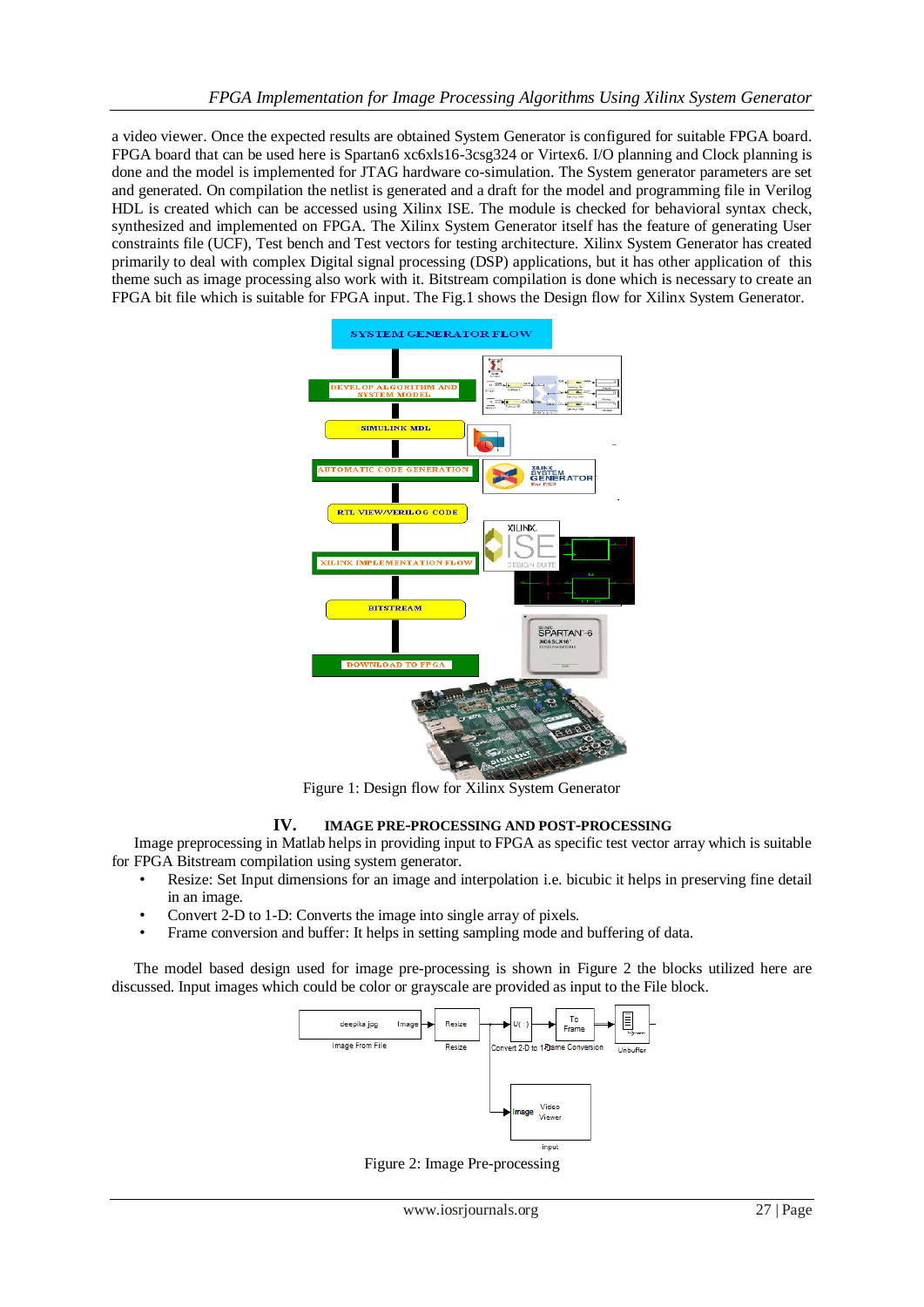In case of 5X5 Filter generation the system is clocked 1/5 times with normal clocking. The internal delay is occurred in this block which causes certain rows at the bottom of the image to be shifted to the top. To avoid this error the image is translated at the bottom for same number of rows. This helps in retrieving the entire image after filtering.

Image post processing helps recreating image from 1D array. Post-processing uses-

- Data type conversion: It converts image signal to unsigned integer format.
- Buffer : Converts scalar samples to frame output at lower sampling rate
- Convert 1D to 2D: Convert 1D image signal to 2D image matrix.
- Sink: It is used to display the output image back on the monitor.



Figure 3: Image Post processing

### **V. XILINX MODELS FOR IMAGE PROCESSING ALGORITHMS**

Development of models is based on algorithms used for Image Processing. Some of Basic Algorithms that are mentioned above are described below. Once the FPGA boundaries have been established using the Gateway blocks, the DSP design can be constructed using blocks from the Xilinx DSP block set. Standard Simulink blocks are not supported for use within the Gateway In/Gateway Out blocks.

### *A. Algorithm for Grayscale Image Negative*

Inverting the sample values in image, produces the same image that would be found in a film negative. In Matlab this operation can be obtained by simple Inverter block or by Addsub block by subtracting one input by a constant 255.



Figure 4: Algorithm for Image Negative using Addsub Block for Grayscale Images



Figure 5: Algorithm for Image Negative Using Inverter Block for grayscale images



Figure 6: Results for Grayscale Image Negative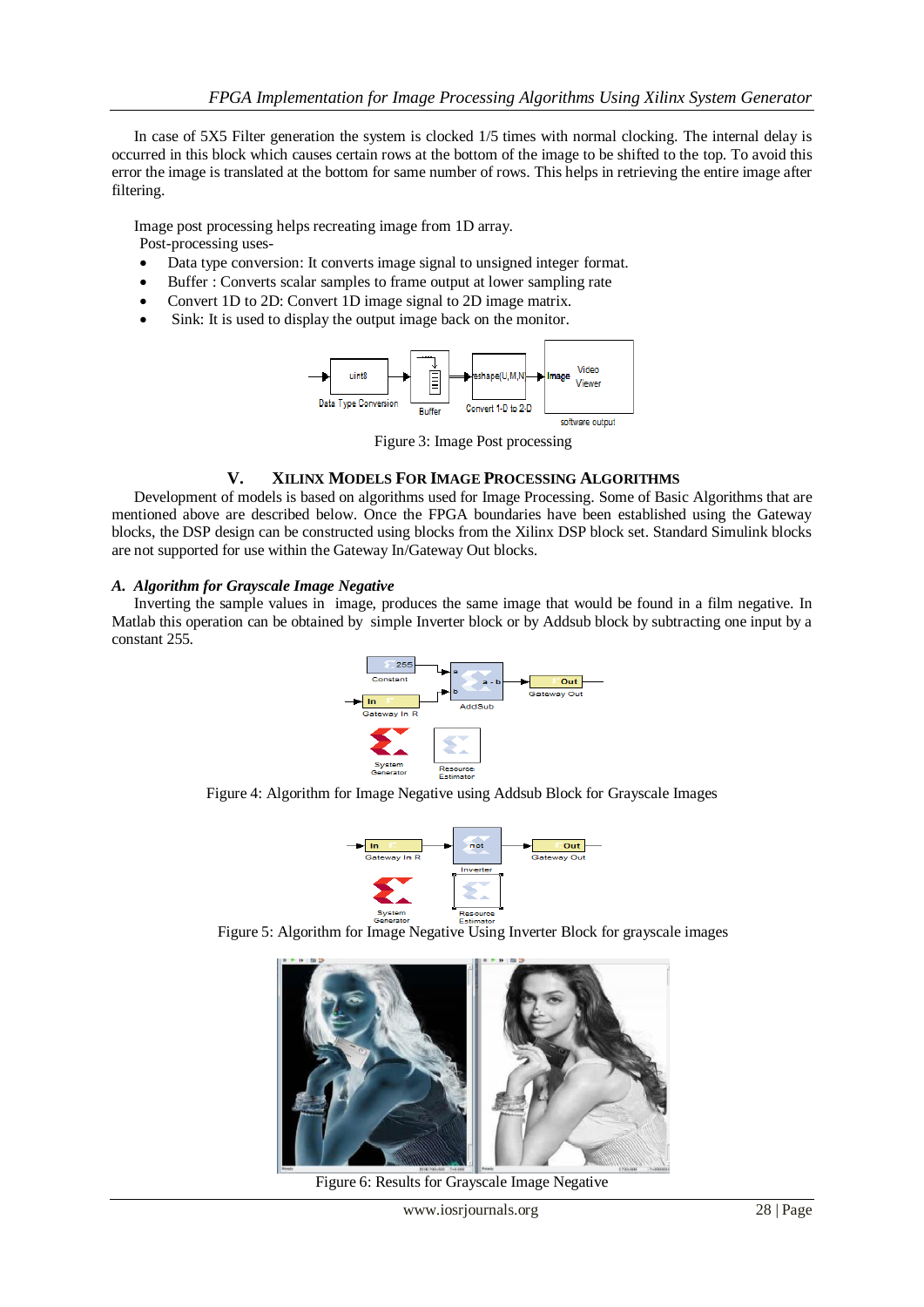# *B. Algorithm for Color Image Negative*

For color images the algorithm is similar but implemented for multidimensional R|G|B signals.



Figure 7: Algorithm for Color Image Negative using Addsub Block



Figure 8: Algorithm for Color Image Negative using Inverter Block



Figure 9: Results for Color Image Negative.

## *C. Algorithm for Image Enhancement.*

Certain images can be enhanced for its perception by simply adding some illumination to it. For grayscale, single dimensional image signal is resolved and for color images multidimensional R|G|B image signals are resolved following a similar approach.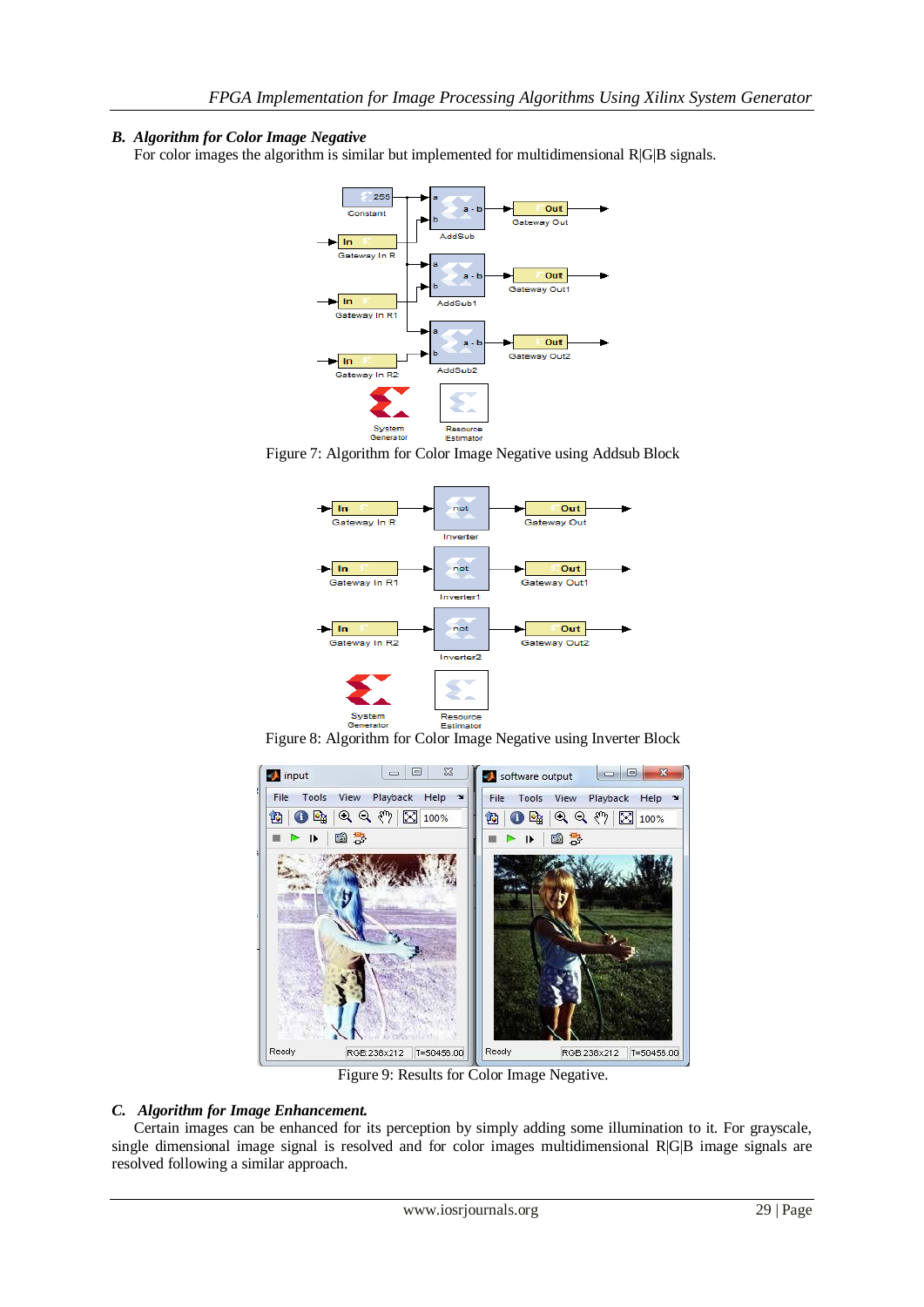

Figure 10: Algorithm for Image Enhancement Grayscale



Figure 11: Results for Grayscale image enhancement.



Figure 12: Algorithm for Color Image Enhancement



Figure 13: Results for Color Image Enhancement.

## *D. Algorithm for Contrast stretching*

Changing the contrast of an image, change the range of luminance values present. When visualized in the histogram it is equivalent to expanding or compressing the histogram around the midpoint value. Mathematically it is expressed as:

 $new_value = (old_value - 0.5) \times contrast + 0.5$ new\_value =  $\text{(old_value} - 120) \times 3 + 127$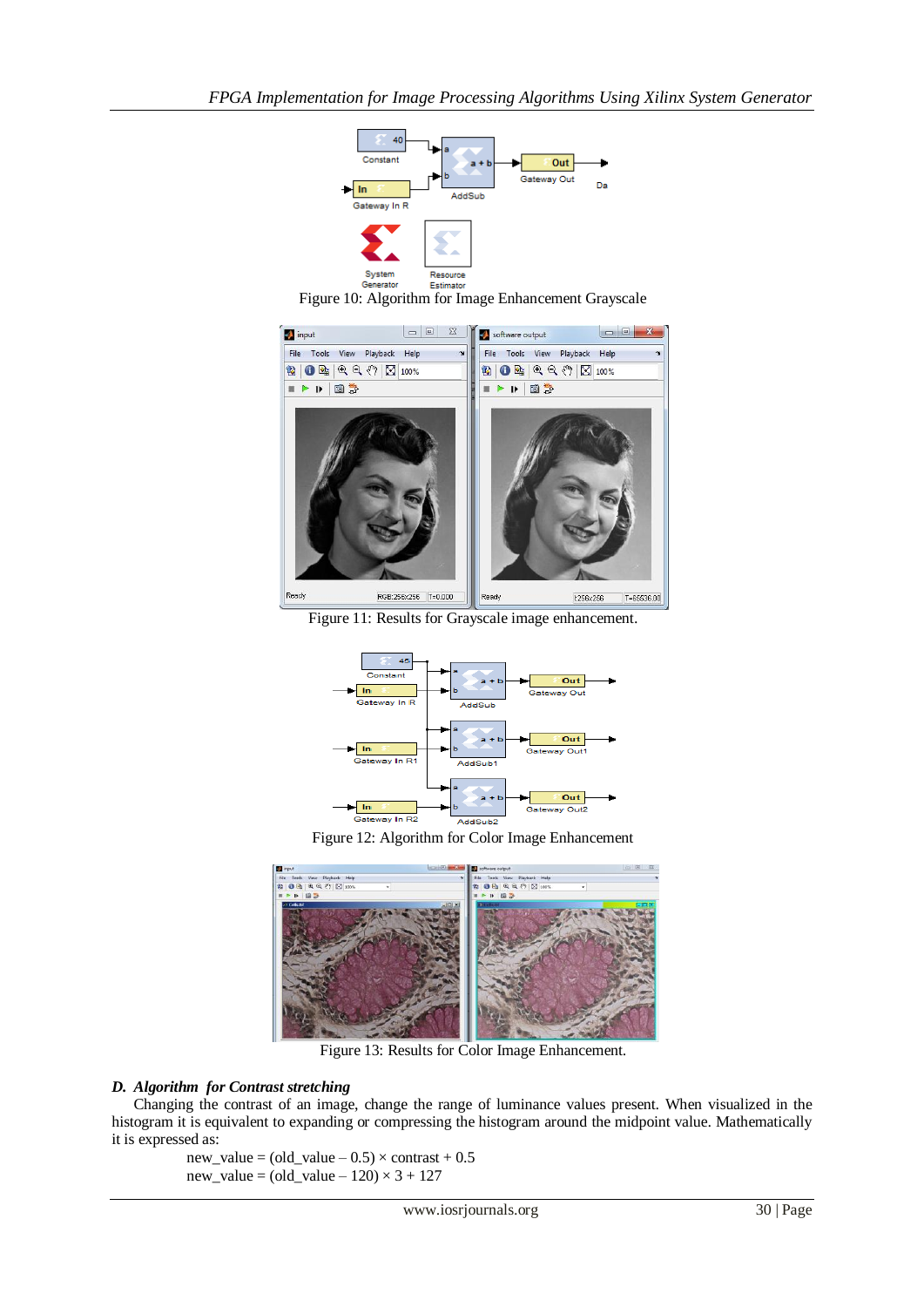

Figure 14: Algorithm for Contrast stretching grayscale



Figure 15: Results for Grayscale contrast stretching

A similar approach can be followed for developing color contrast images. It can be shown in Figure 17. The contrast stretching for color images stretches intensity values, hue values and saturation values for each pixel in an image for each R, G, and B signals.



Figure 17: Results for color Contrast Stretching

RGB:266x288 |T=76608.00

Read<sub>)</sub>

RGB:266x288 |T=76608.00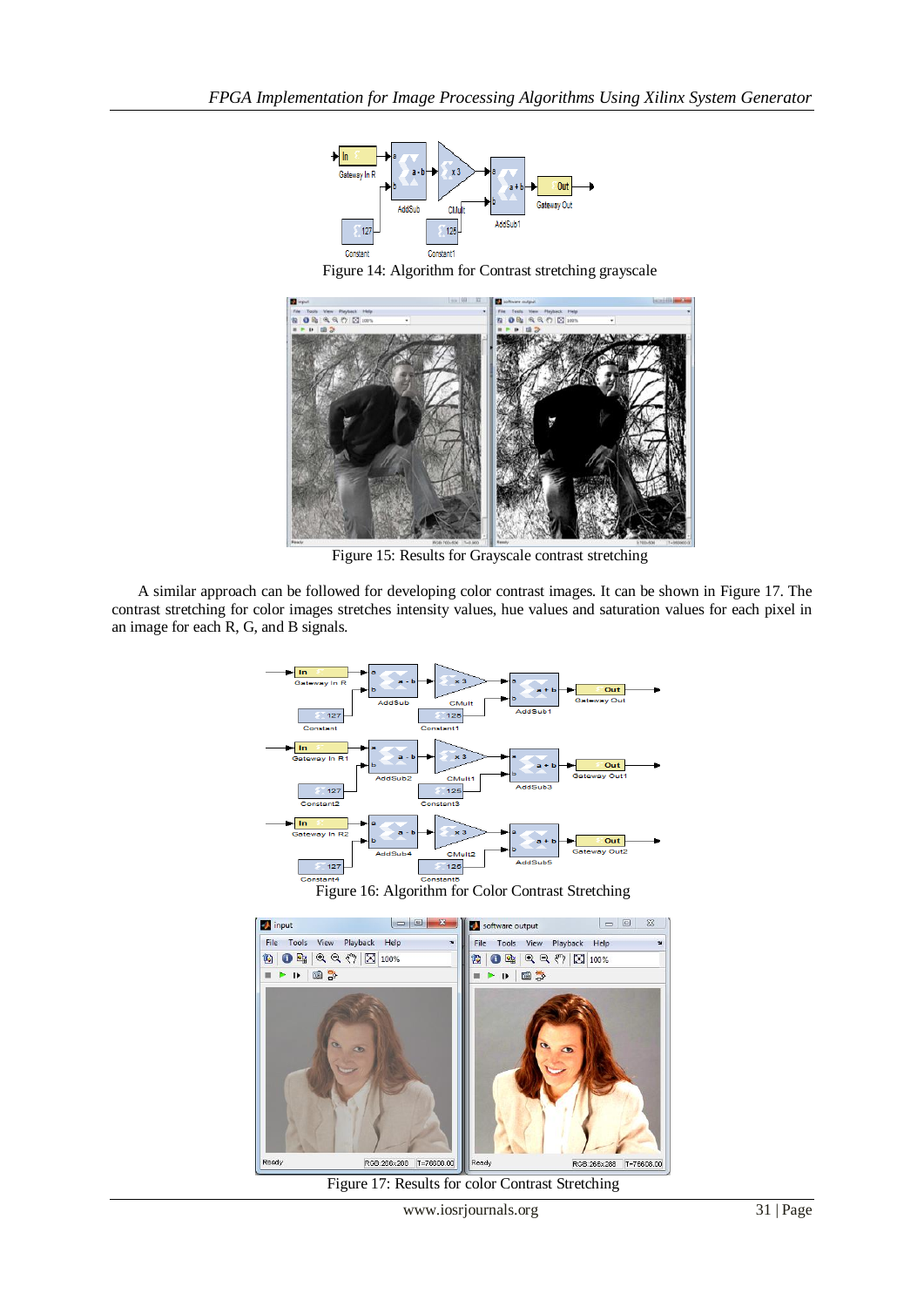## **E.** *Algorithm for Image Thresholding*

Thresholding an image is the process of making all pixels above a certain threshold level white while others black. For implementing the algorithm a suitable constant is taken e.g. 55, a Mux is used for replacing the thresholds by white.



 $F_{\text{Estimator}}$ <br>Figure 18: Algorithm for image Thresholding



Figure 19: Results for thresholding

# *F. Algorithm for Edge detection*

Edge detection is simply the filtering and masking operation with suitable filter mask. 5x5 Filter Mask provides coefficients for an Edge, Sobel X, Sobel Y, Sobel X-Y, Blur, Smooth, Sharpen, Gaussian, or Identity filtering can be accessed. For Filtering operation the delay is created by 5x5 filter block to avoid this error the system generator has to clocked 5 times faster than the normal clock.



Figure 20: Algorithm for Edge detection for Grayscale Images



Figure 21: Results for Sobel X-Y detection Grayscale.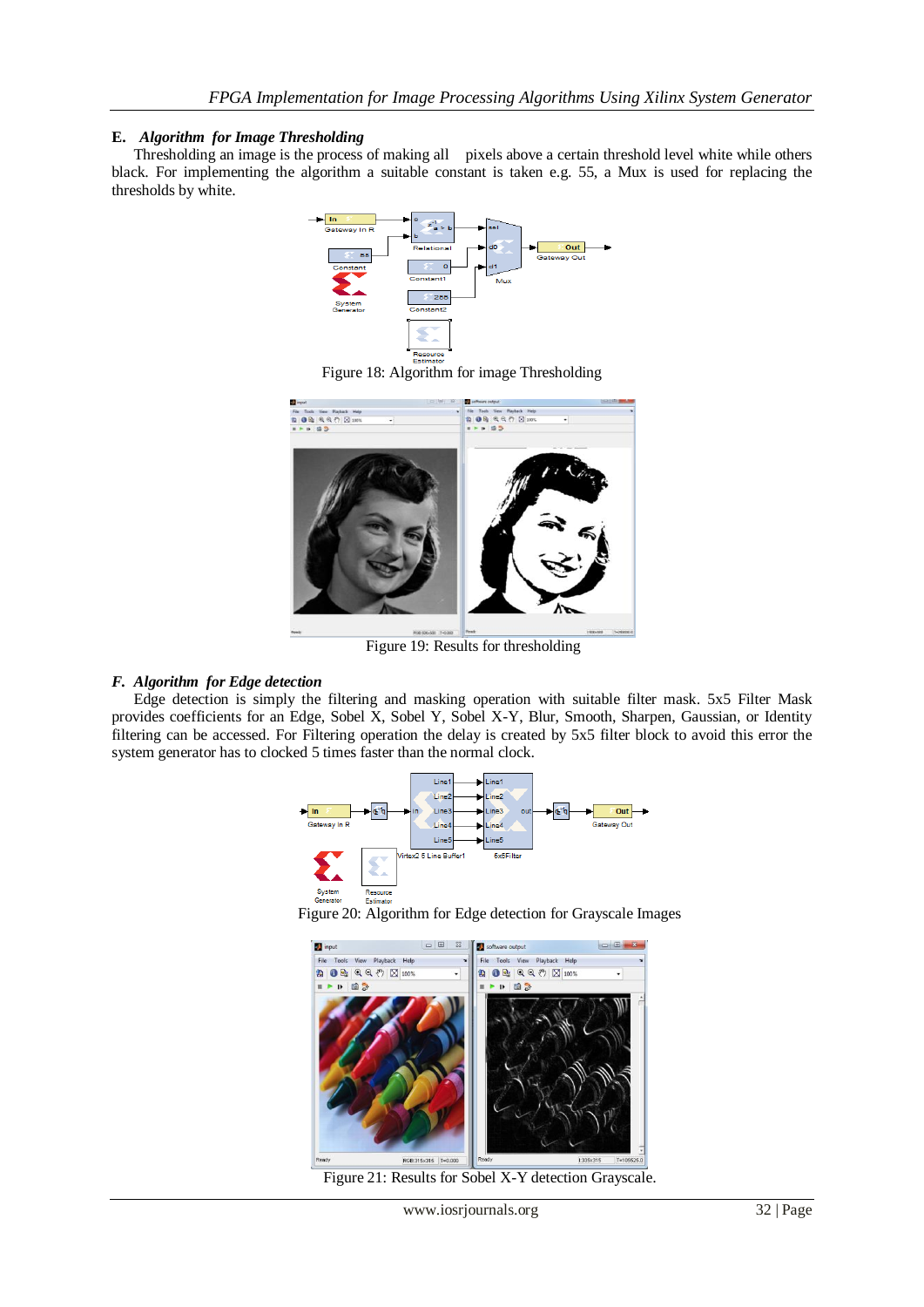

**Figure 22:** Algorithm for Color Edge Detection



Figure 23: Results for Color Edge detection

## **G.** *Algorithm for Boundary Extraction*

For Boundary Extraction the image is first filtered using Sobel X-Y Mask. These masks have better noise suppression or smoothing. This can be achieved by 5X5 filter block. Then the image is filtered using Gaussian mask. This mask resembles the log Fourier spectrum. Using this, the pixel with brightest value are particularly highlighted. Image can then be threshold for complete boundary extraction





Figure 25: Results for boundary Extraction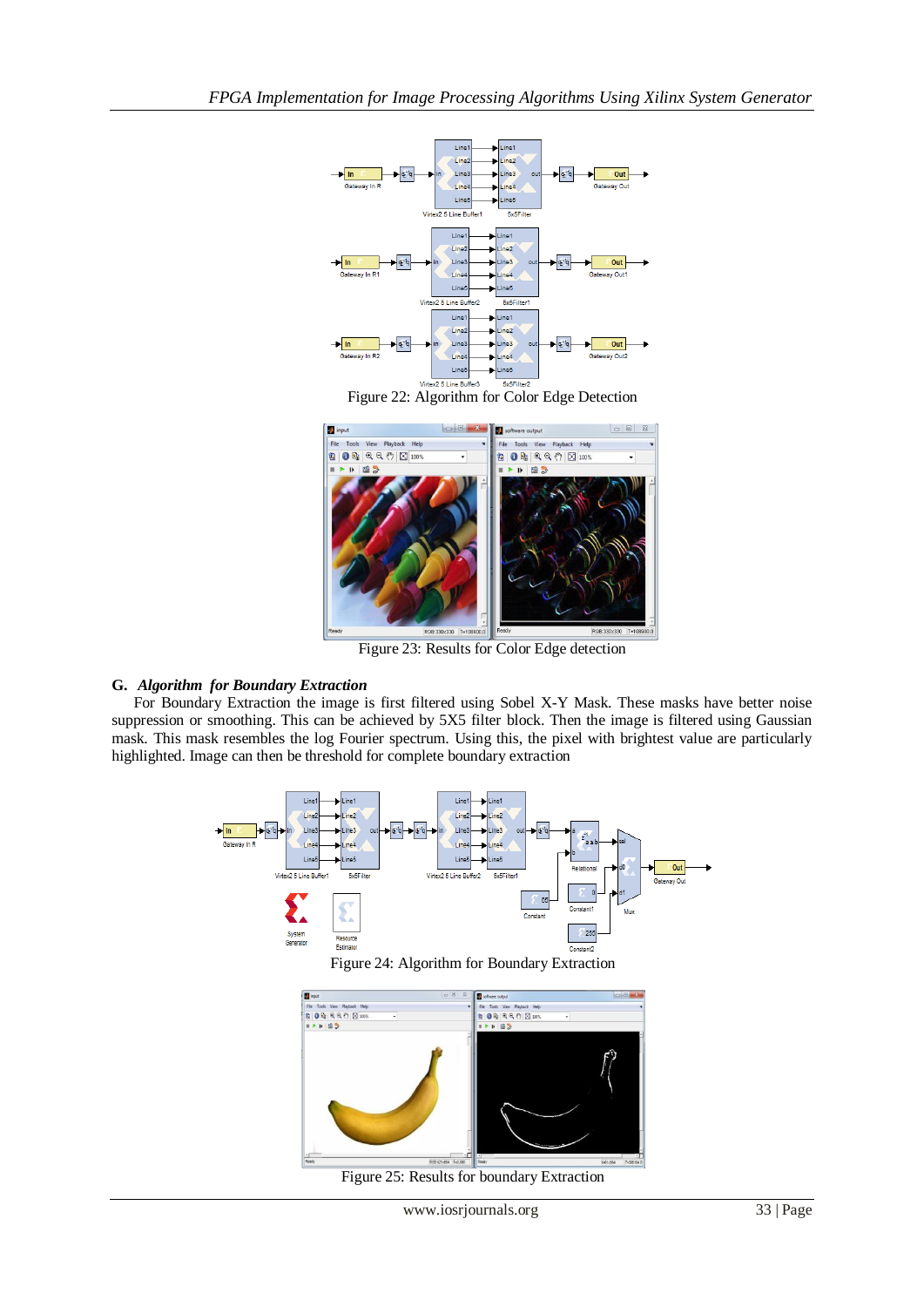# **VI. HARDWARE CO-SIMULATION**

Once your hardware board is installed, the starting point for hardware co-simulation is the System Generator model or subsystem you would like to run in hardware. A model can be co-simulated, provided it meets the requirements of the underlying hardware board. This model must include a System Generator token; this block defines how the model should be compiled into hardware. The first step in the flow is to open the System Generator token dialog box and select a compilation type under Compilation.[3][6] Steps Followed in Hardware Co-simulation

System generator is configured as:

### **A.** *Choosing a Compilation Target*

• Part: Defines the FPGA part to be used (nexys 3 spartan6 –xc6slx 16). Resulting library is created as follows



Figure 26: Hardware co-simulation block

- Synthesis tool: Specifies the tool to be used to synthesize the design.
- Hardware Description Language: Specifies the HDL language to be used for compilation i. e Verilog.
- Create testbench: This instructs System Generator to create a HDL testbench .
- Design is synthesized and Implemented.



Figure 27: RTL Schematic for Image Negative

## **B.** *Clocking tab*

- FPGA clock period(ns): Defines the period in nanoseconds of the system clock
- Clock pin location: Defines the pin location for the hardware clock.

## **C.** *Invoking the Code Generator*

 The code generator is invoked by pressing the Generate button in the System Generator token dialog box.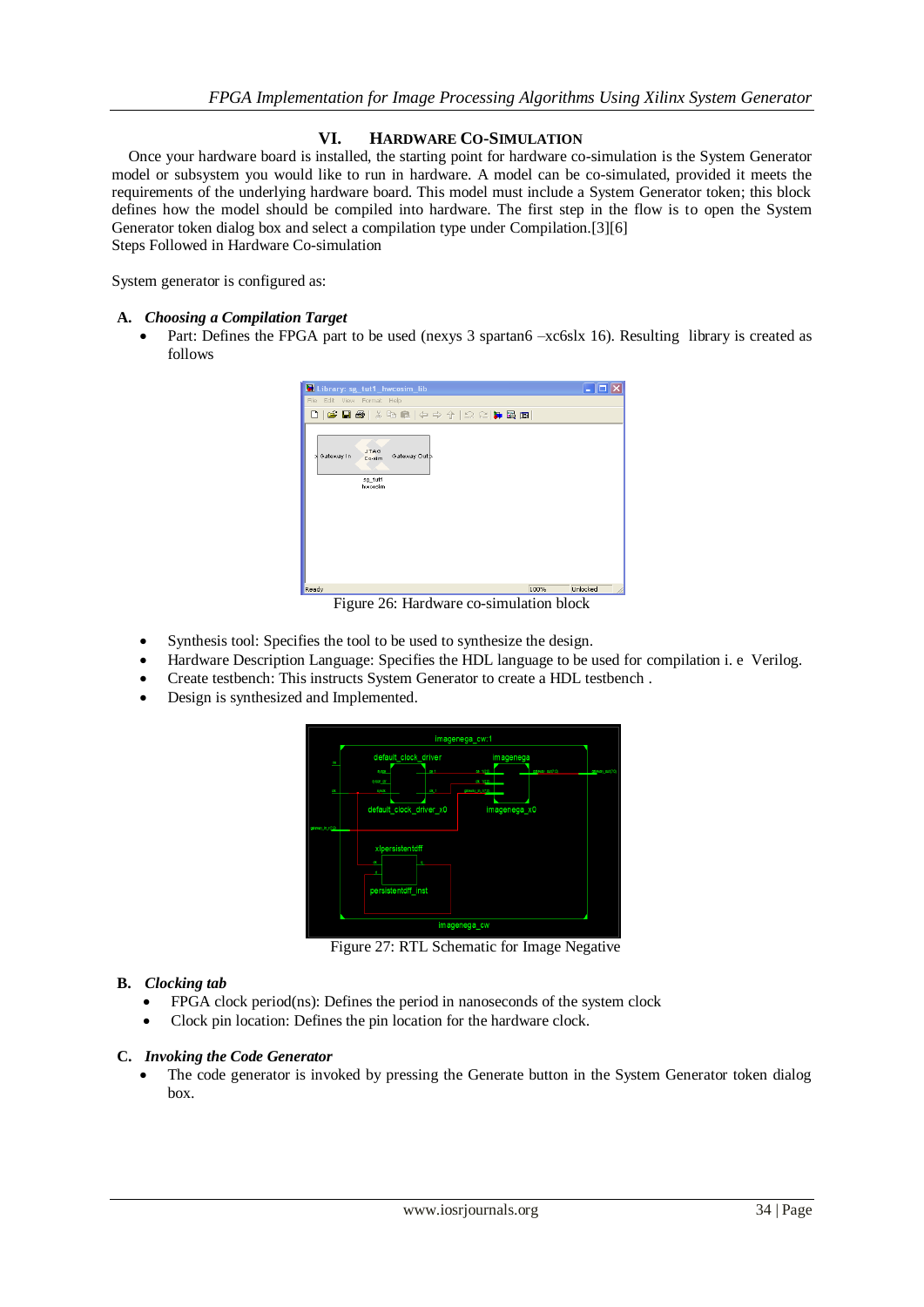|                                              | <b>Slices</b>  | F/F's          | <b>LUT</b>   | <b>IOBs</b> | <b>Mults</b>   | <b>Image</b><br>size | <b>Simulation time</b><br>(MATLAB/FPGA) | <b>Synthesis time</b><br>(FPGA) |
|----------------------------------------------|----------------|----------------|--------------|-------------|----------------|----------------------|-----------------------------------------|---------------------------------|
| <b>Image</b><br>negative<br>(Addsub)         | $\overline{4}$ | $\overline{0}$ | 8            | 16          | $\theta$       | 700*500<br>pixels    | $3.5$ sec                               | 5.7 sec                         |
| <b>Image</b><br>negative<br>(Inverter)       | $\Omega$       | $\Omega$       | $\theta$     | 16          | $\theta$       | 700*500<br>pixels    | $3.5$ sec                               | $6.11$ sec                      |
| <b>Color Image</b><br>negative<br>(Addsub)   | 4696           | $\overline{0}$ | 24           | 48          | $\overline{0}$ | 238*212<br>pixels    | $0.50$ sec                              | 5.41 sec                        |
| <b>Color Image</b><br>negative<br>(Inverter) | $\mathbf{0}$   | $\Omega$       | $\Omega$     | 48          | $\Omega$       | 430*600<br>pixels    | $2.58$ sec                              | 5.85 sec                        |
| <b>Image</b><br><b>Enhancement</b>           | $\overline{2}$ | $\Omega$       | 8            | 16          | $\theta$       | 256*256<br>pixels    | $0.65 \text{ sec}$                      | 5.46 sec                        |
| <b>Color Image</b><br>enhancement            | 6              | $\overline{0}$ | 24           | 48          | $\mathbf{0}$   | 417*497<br>pixels    | $2.07$ sec                              | 5.51 sec                        |
| <b>Contrast</b><br>stretching                | 12             | $\overline{2}$ | 36           | 26          | $\overline{0}$ | 700*500<br>pixels    | $3.5$ sec                               | 5.51 sec                        |
| <b>Color</b> contrast<br>stretching          | 37             | 6              | 108          | 78          | $\Omega$       | 266*288<br>pixels    | $0.76$ sec                              | $6.19$ sec                      |
| <b>Thresholding</b>                          | $\mathbf{1}$   | $\mathbf{1}$   | $\mathbf{1}$ | 16          | $\theta$       | 500*500<br>pixels    | $2.5$ sec                               | 6.78 sec                        |
| Edge<br><b>Detection</b>                     | 163            | 469            | 337          | 16          | 5              | 335*315<br>pixels    | $1.05$ sec                              | 8.22 sec                        |
| Color edge<br>detection                      | 487            | 1407           | 1039         | 48          | 15             | 330*330<br>pixels    | 1.08 <sub>sec</sub>                     | 9.31 sec                        |
| <b>Boundary</b><br>extraction                | 332            | 1127           | 896          | 16          | $\overline{0}$ | 461*664<br>pixels    | 3.06 sec                                | 9.68 sec                        |

## **TABLE SHOWING ANALYSIS FOR RESOURCE ESTIMATION AND SIMULATION TIME FOR NEXYS3 OR SPARTAN6 FPGA**

# **VII. CONCLUSIONS**

We conclude from this paper that Xilinx System Generator is a versatile tool to perform software and hardware image processing task. It provides rapid means to do hardware implementation of complex techniques used for processing images with minimum resource and minimum delay. The need of rapid prototyping tools such as MATLAB Simulink and Xilinx System Generator are increasingly important in recent times because of time-to-market constraints. It provides simplicity and ease for Hardware implementation.

The features of Simulink/Xilinx System Generator-to-FPGA flow can be discussed as follows:

• Fast time-to-market for DSP development: With the assistance of specified DSP blocks for FPGA, the Simulink/Xilinx System generator-to-FPGA flow can greatly shorten the development cycle from algorithm to hardware.

• Friendly graphics interface: Although the schematic entry is also a GUI interface, the Simulink is easier to organize input data and much convenient to observed output in many ways.

• Flexible modelling and simulation: The design can be well organized into hierarchical modules and easy to be combined with other entry method for design decision and convenient to debug and simulation.

• Supports variety in software simulation: This tool support software simulation, but most importantly it generates necessary files for implementation in all Xilinx FPGA"S, with the parallelism, robust, speed and automatic area minimization. These features are essentials in real time image processing.